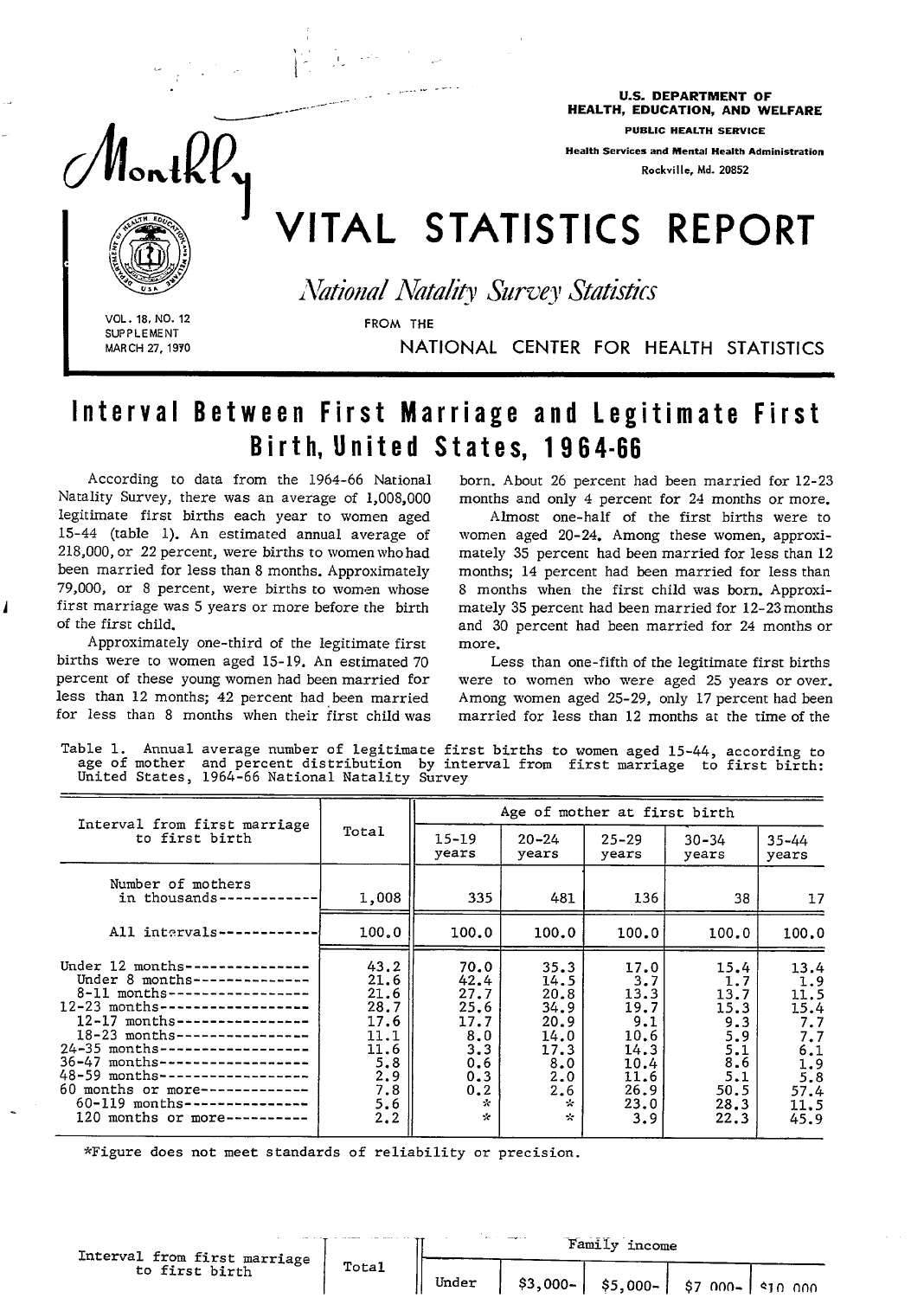birth and only 4 percent for less than 8 months. Approximately 27 percent had an interval of 60 months or more between their first marriage and first birth. Among women aged 30-34, about 51 percent and among women aged 35 or over, about 57 percent had been first married 60 months or more before the birth of the first child.

Of the annual average of 91s,000 legitimate first births to white mothers, it is estimated that 41 percent were births to women married for less than 12 months and 20 percent were births to women married less than 8 months. Of the 93,000 legitimate first births to all other mothers, it is estimated that 64 percent were births to women married for less than 12 months and 42 percent were births to women married less than 8 months (table 2). Regardless of color, between 7 and 8 percent of the first births were to women whose first marriage was 60 months or more before the birth.

In addition to the age and color of the mother, which were derived from the birth certificate, the 1964-66 National Natality Survey also collected information on the income of the family during the calendar year preceding the child's birth and the level of education of the mother. Unlike age and color, which are not changed by pregnancy and birth, the level of the family income and the educational attainment of the mother might be influenced by her first pregnancy. When parents marry because of a

Table 2. Annual average number of legitimate first births to women aged 15-44, according to color of mother and percent distribution by interval from first marriage to first<br>birth: United States, 1964-66 National Na-United States, 1964-66 National Natality Survey

| Interval from                                                                                                                                                                                                                                                                               |                                                                            | Color of<br>mother                                                             |                                                                         |
|---------------------------------------------------------------------------------------------------------------------------------------------------------------------------------------------------------------------------------------------------------------------------------------------|----------------------------------------------------------------------------|--------------------------------------------------------------------------------|-------------------------------------------------------------------------|
| first marriage<br>to first birth                                                                                                                                                                                                                                                            | Total                                                                      | White                                                                          | A11<br>other                                                            |
| Number of mothers<br>in thousands---                                                                                                                                                                                                                                                        | 1,008                                                                      | 915                                                                            | 93                                                                      |
| All intervals------                                                                                                                                                                                                                                                                         | 100.0                                                                      | 100.0 100.0                                                                    |                                                                         |
| Under $12$ months-------<br>Under 8 months-------<br>$8-11$ months----------<br>$12 - 23$ months-----------<br>$12 - 17$ months---------<br>$18 - 23$ months---------<br>$24 - 35$ months-----------<br>$36 - 47$ months-----------<br>48-59 months-----------<br>$60$ months or more------ | 43.2<br>21.6<br>21.6<br>28.7<br>17.61<br>11.1<br>11.6<br>5.8<br>2.9<br>7.8 | 41.2<br>19.5<br>21.61<br>29.81<br>18.3<br>11.5 I<br>11.91<br>6.2<br>3.1<br>7.9 | 63.5<br>41.6<br>21.9<br>17.9<br>10.5<br>7.4<br>8.0<br>2.3<br>1.1<br>7.2 |

pregnancy, it is possible that they maynot have attained the income or the education they had expected before marriage. Although families at the lower income levels and women at lower levels ofeducational attainment have shorter intervals between first marriage and first birth than those at the higher income or educational levels, it may be that these low levels are in part the result of the short interval rather than the cause. It should also be noted that  $62$  percent of the mothers of first births in families with an income under \$3,000 and 66 percent of the mothers who had not completed high school were under 20 years of age at the time the child was born.

,+--

The proportion of first births to women who had been married for less than 12months was lower and the proportion to women who had been married 60 months or more was higher as the family reported a higher income. Among families with an income of less than \$3,000 during the year before the child's birth (table 3), 66 percent of the births were to women who had been married for less than 12 months and only 2 percent to women who had been married 60 months or more. Where the family income was \$10,000 and over, 23 percent of the births were to women married less than 12 months and 18 percent to women married for 60 months or more.

When the mothers were classified by level of educational attainment (table 4), the highest propor-<br>tion of births to women married for less than 8 months was found among women with 1-3 years of high school. Approximately 32 percent of these women had been married for less than 8 months as compared with 21 percent who had not gone beyond elementary school, 21 percent who had graduated from high school but had not gone to college, 18 percent who had completed 1-3 years of college, and 7 percent who were college graduates.

There was less variation in the proportions in any of the longer intervals between first marriage and first birth when the mothers were classified by educational attainment than by family income.

The interval "less than 8 months" was used for tabulations because of its usefulness as a measure of premarital conception. It is not an exact measure because the period of gestation may be less than 36 weeks and the interval between date of first marriage and date of first birth was measured in months, which is not as precise as a measurement in weeks or days. However, data from the 1963 National Natality Survey indicate that only 5 percent of the legitimate births that year had a reported gestation period of less than 36 weeks, And, even though the interval was measured in months, the upper limit in the extreme case of a marriage on the first day of the month and a birth on the last day of the month 8 months later would actually be under 9 months; the average interval would be 8 months.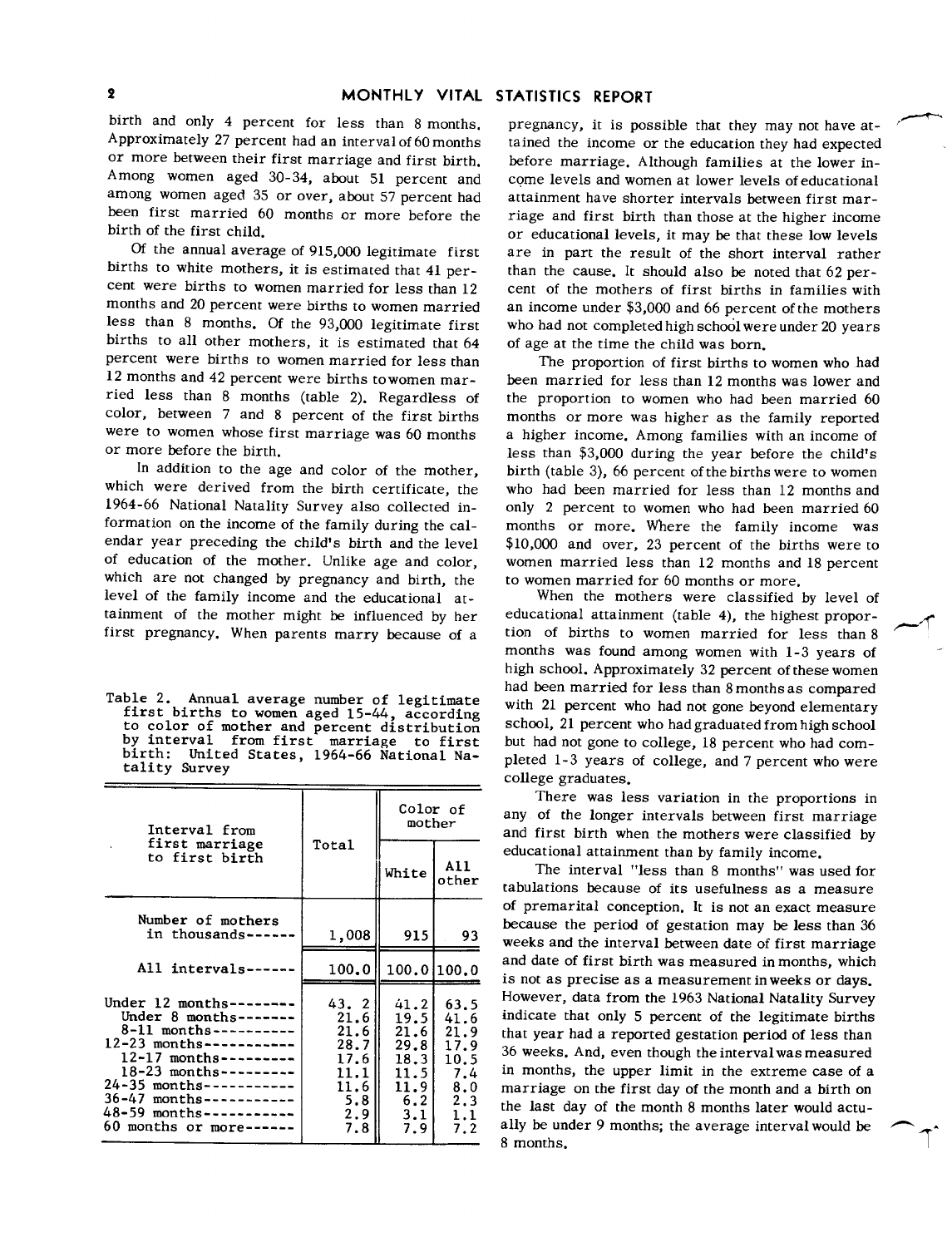## MONTHLY VITAL STATISTICS REPORT 3

tabulated as being within 8 months of first marriages illigitimate and 218,000, or 19 percent, were prewere indeed premarital conceptions, then the data marital conceptions of legitimate babies. Thus an from the 1964-66 National Natality Survey indicate annual average of 384,000, or 33 percent, of the first that of the average 1,174,000 first births to women births during those years were conceived outside aged 15-44 which occurred in the United States each marriage.

If the assumption is made that the first births year during  $1964-66$ ,  $166,000$ , or 14 percent, were

Table 3. Annual average number of legitimate first births to women aged 15-44, according to family income and percent distribution by interval from first marriage to first birth: United States, 1964-66 National Natality Survey

|                                                                                                                                                                                                                                                                                                                                                                         |                                                                           |                                                                          |                                                                           | Family income                                                             |                                                                           |                                                                             |
|-------------------------------------------------------------------------------------------------------------------------------------------------------------------------------------------------------------------------------------------------------------------------------------------------------------------------------------------------------------------------|---------------------------------------------------------------------------|--------------------------------------------------------------------------|---------------------------------------------------------------------------|---------------------------------------------------------------------------|---------------------------------------------------------------------------|-----------------------------------------------------------------------------|
| Interval from first marriage<br>to first birth                                                                                                                                                                                                                                                                                                                          | Total                                                                     | Under<br>\$3,000                                                         | $$3,000-$<br>\$4,999                                                      | $$5,000-$<br>\$6,999                                                      | $$7,000-$<br>\$9,999                                                      | \$10,000<br>and over                                                        |
| Number of mothers<br>in thousands-                                                                                                                                                                                                                                                                                                                                      | 1,008                                                                     | 248                                                                      | 230                                                                       | 228                                                                       | 184                                                                       | 118                                                                         |
| All intervals-                                                                                                                                                                                                                                                                                                                                                          | 100.0                                                                     | 100.0                                                                    | 100.0                                                                     | 100.0                                                                     | 100.0                                                                     | 100.0                                                                       |
| Under 12 months--<br>-------------<br>Under $8$ months---------------<br>$8-11$ months-------------------<br>$12-23$ months--------------------<br>$12-17$ months-----------------<br>18-23 months-----------------<br>$24 - 35$ months--------------------<br>$36 - 47$ months--------------------<br>48-59 months-------------------<br>$60$ months or more---------- | 43.2<br>21.6<br>21.6<br>28.7<br>17.6<br>11.1<br>11.6<br>5.8<br>2.9<br>7.8 | 65.6<br>37.5<br>28.1<br>25.5<br>15.7<br>9.7<br>4.1<br>1.8<br>0.9<br>2, 2 | 45.2<br>23.3<br>21.9<br>31.2<br>20.1<br>11.1<br>10.1<br>5.4<br>2.2<br>6.0 | 38.8<br>17.6<br>21.2<br>31.3<br>16.8<br>14.5<br>12.8<br>6.5<br>3.0<br>7.5 | 29.4<br>11.5<br>17.8<br>28.6<br>19.5<br>9.0<br>17.6<br>9.2<br>3.7<br>11.5 | 22.6<br>$8.2$<br>14.4<br>25.4<br>14.7<br>10.7<br>18.5<br>8.3<br>7.1<br>18.1 |

Table 4. Annual average number of legitimate first births to women aged 15-44, according to educational attainment of mother and percent distribution by interval from first marriage<br>to first birth: United States, 1964-66 National Natality Survey

|                                                                                                                                                                                                                                                                                                                                           |                                                                            |                                                                           | Level of educational attainment of mother                                |                                                                            |                                                                            |                                                                           |
|-------------------------------------------------------------------------------------------------------------------------------------------------------------------------------------------------------------------------------------------------------------------------------------------------------------------------------------------|----------------------------------------------------------------------------|---------------------------------------------------------------------------|--------------------------------------------------------------------------|----------------------------------------------------------------------------|----------------------------------------------------------------------------|---------------------------------------------------------------------------|
| Interval from first<br>marriage to first birth                                                                                                                                                                                                                                                                                            | Total                                                                      | Elementary                                                                | High School                                                              |                                                                            | College                                                                    |                                                                           |
|                                                                                                                                                                                                                                                                                                                                           |                                                                            | School                                                                    | 1-3 years                                                                | 4 years                                                                    | $1-3$ years                                                                | 4 years<br>or more                                                        |
| Number of mothers<br>in thousands----                                                                                                                                                                                                                                                                                                     | 1,008                                                                      | 61                                                                        | 224                                                                      | 492                                                                        | 139                                                                        | 92                                                                        |
| All intervals--                                                                                                                                                                                                                                                                                                                           | 100.0                                                                      | 100.0                                                                     | 100.0                                                                    | 100.0                                                                      | 100.0                                                                      | 100.0                                                                     |
| Under $12$ months-----------<br>Under 8 months-------------<br>8-11 months----------------<br>$12-23$ months-----------------<br>$12 - 17$ months---------------<br>$18 - 23$ months-------------<br>$24 - 35$ months----------------<br>$36-47$ months----------------<br>48-59 months-----------------<br>60 months or more------------ | 43.2<br>21.6<br>21.6<br>28.7<br>17.6<br>11.1<br>11.6<br>5.8<br>2, 9<br>7.8 | 45.0<br>21.2<br>23.9<br>26.7<br>18.5<br>8.21<br>11,6<br>6.1<br>1.7<br>8.8 | 53.7<br>31.6<br>22.1<br>26.7<br>16.3<br>10.3<br>6.6<br>3.3<br>1.5<br>8.2 | 42.6<br>20.7<br>21.8<br>29.5<br>17.9<br>11.6<br>12.1<br>6.3<br>2.8<br>6, 8 | 39.4<br>18.1<br>21.3<br>30.6<br>18.1<br>12, 5<br>12.3<br>5.4<br>3.6<br>8.6 | 26.0<br>7.5<br>18.5<br>27.7<br>17.3<br>10.3<br>19.5<br>9.5<br>6.9<br>10.5 |